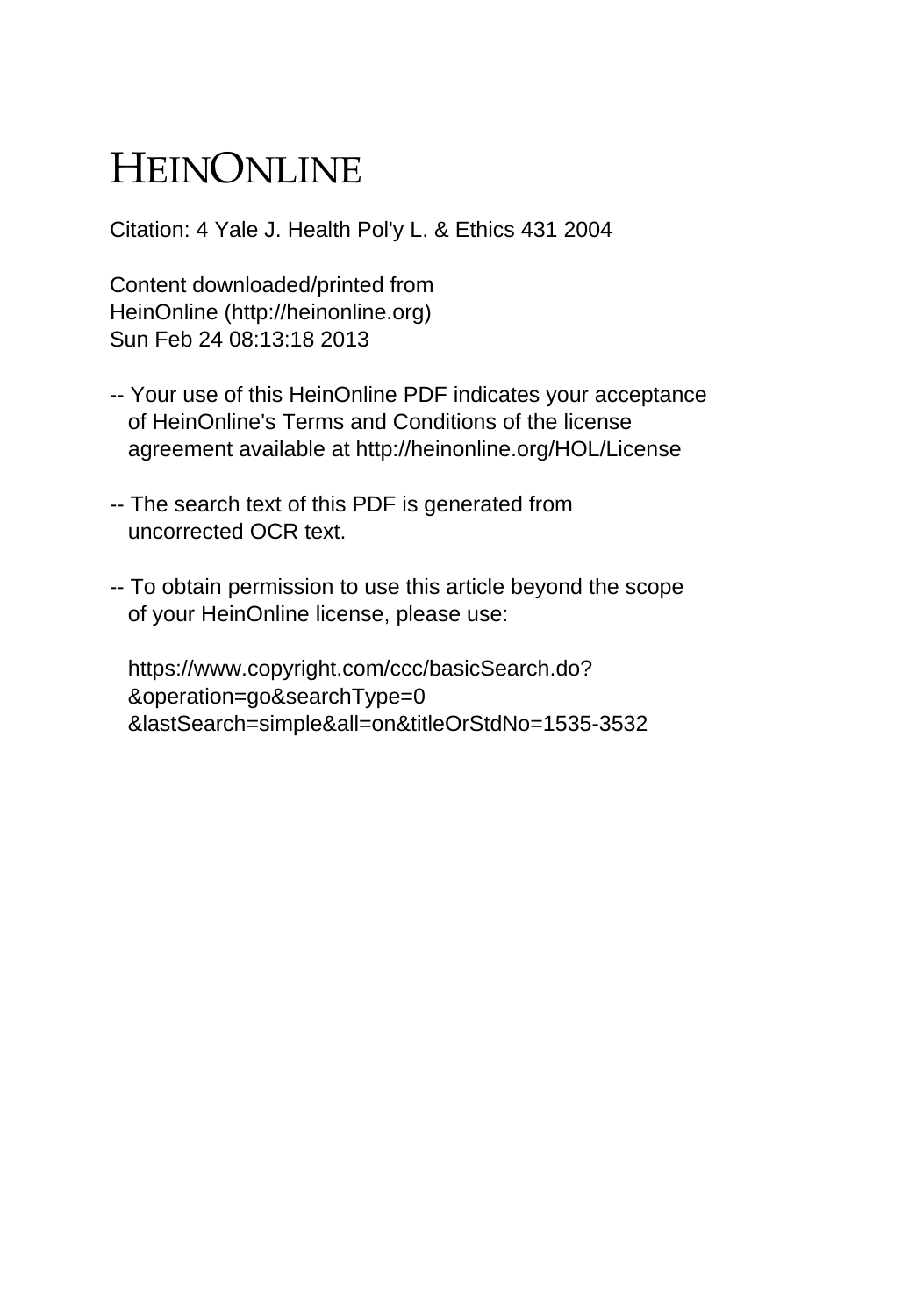# **The Market Matters: Reforming the U.S. Health Care System**

## **Vincent E. Kerr, M.D.\***

*Epidemic of Care: A Call for Safer, Better, and More Accountable Health Care.* **By George C. Halvorson & George J. Isham.** *San Francisco: Jossey-Bass,* **2003. Pp. 271.**

Imagine a world where few can afford necessary and life-saving treatments, where hospitals and physicians can no longer provide uncompensated care, where government and employers can pay for only the barest safety net, and where health care facilities are so understaffed that they are dangerous. That world may be closer than you think.

This nightmare scenario is suggested **by** recent trends cited in *Epidemic of Care: A Call for Safer, Better, and More Accountable Health Care.*<sup>1</sup> This book, written **by** George Halvorson and George Isham, is a wonderful primer on why health care in this country is as flawed and as expensive as it is, and it presents information about which everyone should be concerned. Medicare recipients, retired workers, active workers, the poor, the unemployed, and children are all adversely affected **by** the poor quality of care too often provided **by** today's health care system. No economic class will go untouched if the disturbing picture *Epidemic of Care* paints of the future of health care becomes a reality. But, perhaps more importantly, *Epidemic of Care* is also a call to action.

*Epidemic of Care* begins with an extensive review of the twin crises of escalating cost and questionable quality facing the American health care system. This overview describes not only the present situation, but also forecasts the likely economic implications of the current trajectory of American health care.<sup>2</sup> Halvorson and Isham both identify the problems and, toward the end of the book, forward a "national health strategy" with

<sup>\*</sup> President, Care Solutions, Uniprise, a United Health Group Company.

*<sup>1.</sup> See* **GEORGE** C. HALVORSON & GEORGEJ. IsHAM, EPIDEMIC OF CARE: A CALL FOR SAFER, BETTER, AND MORE ACCOUNTABLE HEALTH CARE (2003).

*<sup>2.</sup> See id.* at 3545.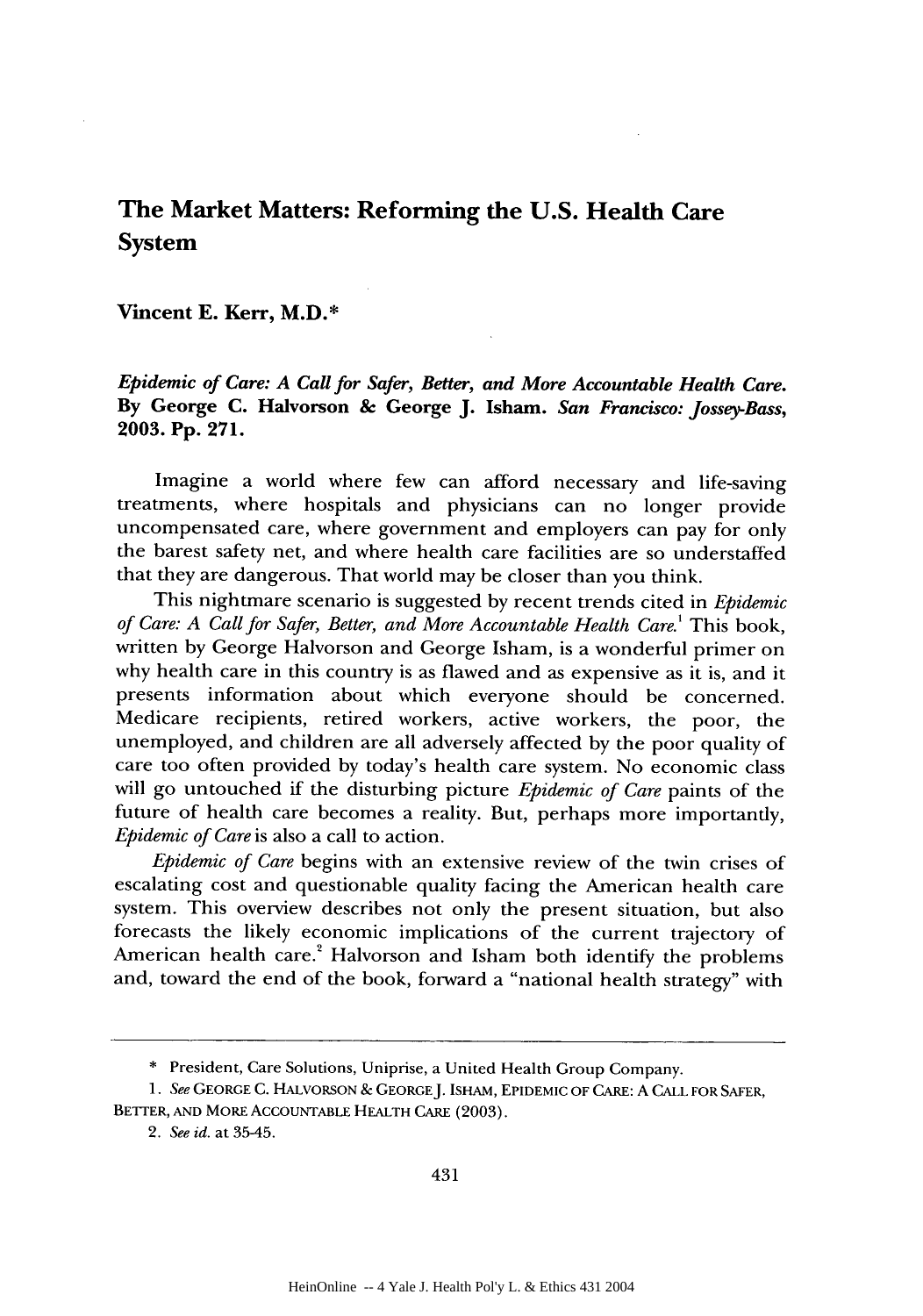clear initiatives to streamline and improve the current system.' They admit that certain problems, such as the nursing shortage in this country and the anticipated shortfall of other health care professionals in the near future,  $\frac{1}{10}$  on to have easy answers.<sup>4</sup> But they do suggest proposals—seven broad, national initiatives-that adequately address other, perhaps more pandemic problems, including the poor quality of health care delivery today and the apparent paradox in the medical community's overprovision of care despite being in the midst of a resource shortage.

Specifically, *Epidemic of Care* insists that before change can come, the problems detailed in the first half of the book-specifically, the problems with the cost and quality of care—must be recognized on a national level. Only that national recognition will produce the resolve necessary to pursue the seven broad initiatives that the authors argue will cure the woes of the current system. The last seven chapters provide an analysis of the proposals: (1) provide safer care; (2) create savings accounts for health care to improve market dynamics for buying and selling health care; (3) improve prevention efforts; (4) prevent provider monopolies and anticompetitive behaviors; (5) fund programs for the uninsured; (6) continue to fund training, education, and research; and perhaps most importantly, (7) create an "automated medical record that will give the doctor and patient in the exam room all of the information needed to provide best care efficiently and consistently."<sup>5</sup> The authors persuasively argue that this last initiative is a prerequisite for successful implementation of the other six.

Certainly, adoption of these recommendations would do much to improve the delivery of care. Unfortunately, their seven initiatives alone will not fully address the problems the authors so elegantly point out in the first half of *Epidemic of Care.* Because the authors have paid insufficient attention to issues of feasibility and implementation and the importance of the market place, their proposals will not end the irrational financial incentives and the vast clinical gray zone (i.e., the ever expanding number of treatment choices and the imprecision and variability of arriving at correct diagnoses) that exist in much of medicine. The authors have suggested an intriguing, but ultimately only partial cure for what ails the American health care system. The missing ingredients in this prescription are a more thoughtful consideration of how their proposals might be implemented and a more robust use of the power of market forces to

<sup>3.</sup> *Id.* at 155.

<sup>4.</sup> Id. at 234-35.

<sup>5.</sup> *Id.* at 157.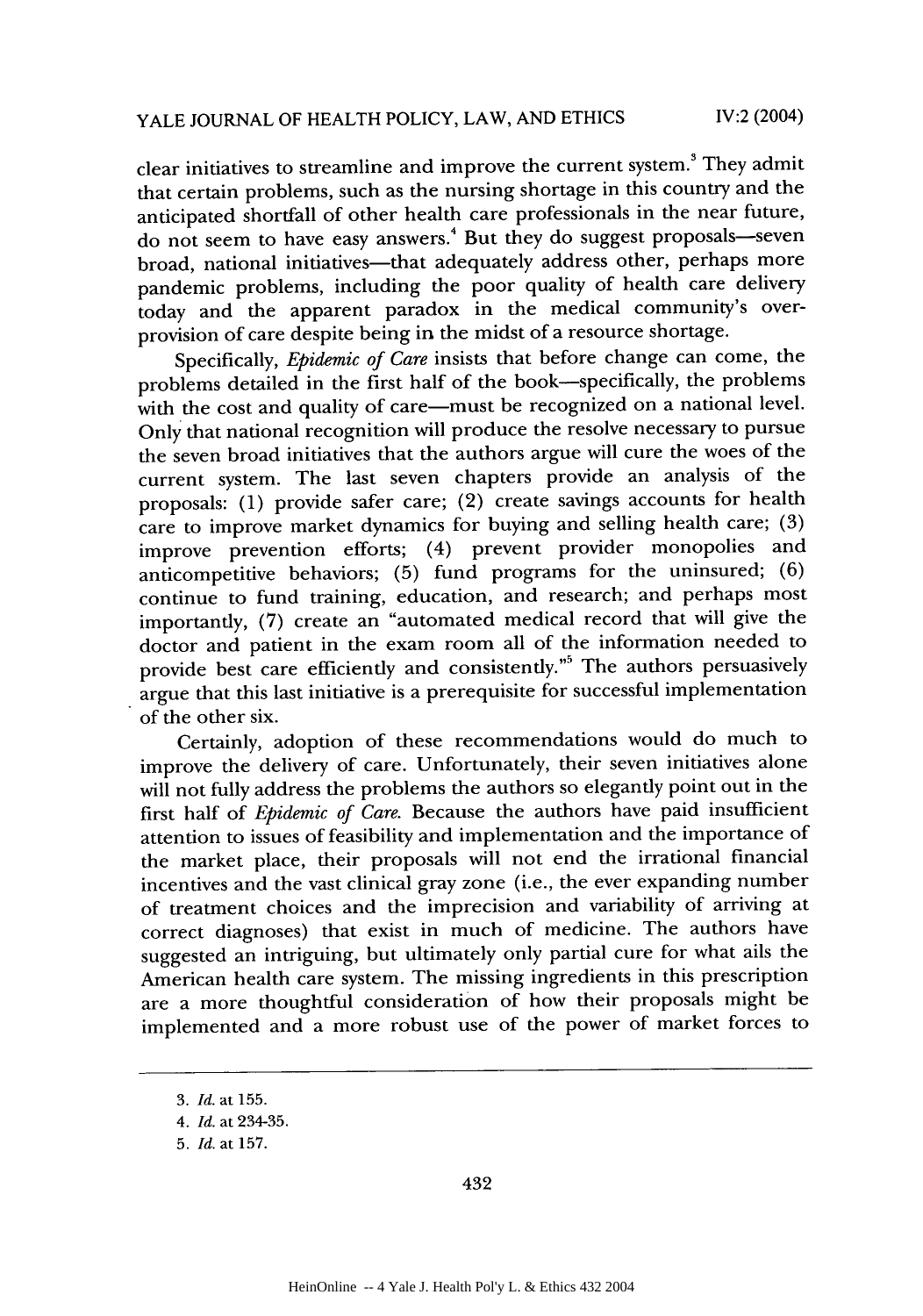achieve that end.

### I. THE AUTHORS' BACKGROUNDS

To fully appreciate the perspective that Halvorson and Isham advance in *Epidemic of Care,* a brief understanding of their backgrounds is critical. Their proposed solutions are based, in part, on their experiences managing regional health plans with large, closely affiliated physician practice groups and hospitals. Halvorson is the chairman and CEO of Kaiser Permanente, the nation's largest integrated, non-profit health care delivery system.<sup>6</sup> As a fully-integrated provider, Kaiser Permanente offers multi-specialty insurance, hospital, and pharmacy services to its members. Prior to Kaiser, Halvorson worked in Minnesota at HealthPartners,<sup>7</sup> where George Isham still serves as chief health officer and medical director.<sup>8</sup> HealthPartners offers an integrated package of health coverage, insurance, and services.<sup>9</sup> Both authors have been leaders in improving clinical processes and measurement, in part through their adoption of electronic tools and support processes for physicians.

The authors contend that the example of improvements cultivated in tightly controlled physician organizations similar to the ones with which they have experience has relevance in a larger, more fragmented system (i.e., the U.S. health care system). This is possible, they believe, if government funding can be expanded to support technological improvements such as automated electronic medical records, additional training and education, and more research.<sup>10</sup> However, neither author has had the opportunity to apply these same solutions on a truly national scale to an unorganized delivery system, which is what any solution must do if it is to be applied to the entire U.S. health care system. Indeed, the financial structure of systems like Kaiser Permanente and HealthPartners of Minnesota provides incentives to rationalize, without necessarily rationing, medical care." Such organized delivery systems, though imperfect, are capable of fostering wide adoption of clinical practice standards rarely seen

11. Rational care makes trade-offs and judgments about efficacy within the context of evidence-based medicine, but still provides the highest quality care. For example, using an expensive anti-inflammatory when aspirin might be equally safe and efficacious would not be condoned in a rational system.

*<sup>6.</sup> Id.* at xxix.

*<sup>7.</sup> Id.*

<sup>8.</sup> *Id. at* xxx.

*<sup>9.</sup> Id.*

<sup>10.</sup> *Id.* at 180, 235.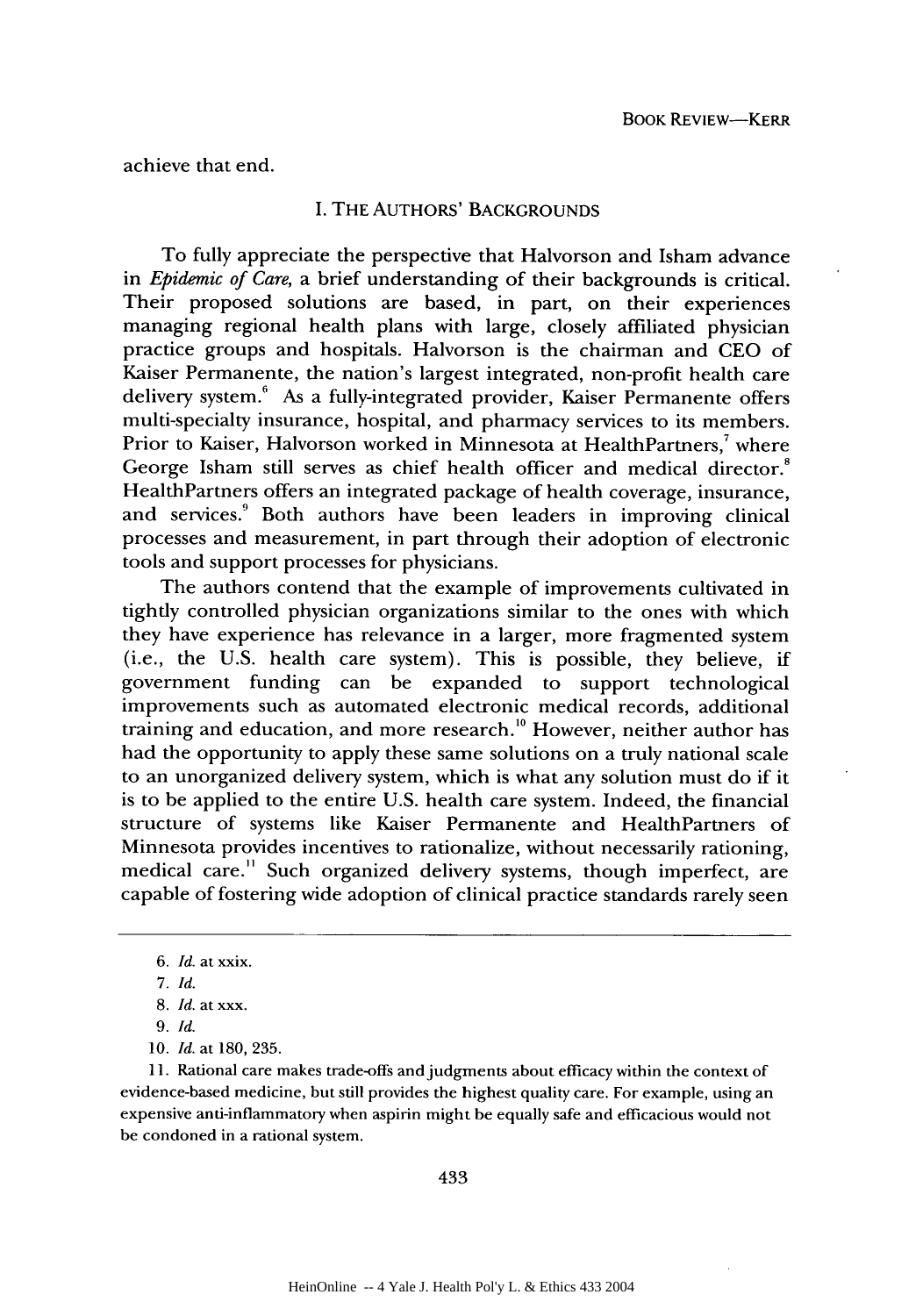in the broader physician population. A different solution, however, may be required for widespread implementation across the nation's health care system.

#### II. THE HEALTH CARE CRISIS

In making their case that there are serious problems ailing the current health care system, the authors point to several facts that have already been widely publicized. They note that health care expenditures have risen for the past five years at an alarming pace that is several times the rate of inflation. However, while health care expenditures consume an increasing percentage of the gross domestic product (GDP), the care received is often unsafe, highly variable, and frequently falls far short of known clinical standards in a way that few other industries would tolerate. The authors draw the link between poor quality and higher cost, but do not stop there. They also examine the role of private insurance as a funding mechanism for health care and as an arbiter of societal mandates, the role of market forces in the cost equation, and the mistakes of managed care over the past decade.

Indeed, cost is unquestionably a significant issue. Affordability and access to health care perennially rank high among the concerns of Americans in Kaiser Family Foundation annual surveys.<sup>12</sup> The popular press echoes this sentiment. Over the past three years, health care issues, particularly cost, have been the topic of innumerable, often front page, stories in the national press.<sup>13</sup>

This past year, the Medicare reform bill that included a Medicare prescription drug benefit appeared to be one of the most closely watched and hotly debated issues in Congress.<sup>14</sup> At the core of this issue was affordability for the nation-who should receive the benefit and who should not, what would be covered, what the true projected cost of providing such a benefit would be, who should pay and how much, and how pharmaceutical manufacturers would be affected if the government

<sup>12.</sup> KAISER FAMILY **FOUND.,** HEALTH CARE PRIORITIES **(JAN./FEB.** 2004), **AT** HTrP://WWW.KFF.ORG/HEALTHPOLLREPORT/CURRENTEDITION/CARE/INDEX.CFM **(LAST** VISITED MAY 8, 2004).

<sup>13.</sup> *See, e.g.,* Chad Terhune, *Fast Growing Health Plan has a Catch,* WALL ST.J., May 14, 2003, at **Al;** Milt Freudenheim, *Employees Paying Bigger Share for Healthcare,* N.Y. **TIMES,** Sept. 10, 2003, at **Al.**

<sup>14.</sup> For information on the Medicare Prescription Drug Improvement and Modernization Act (MMA) of 2003, see http://www.cms.hhs.gov/medicarereform (last visited May 8, 2004).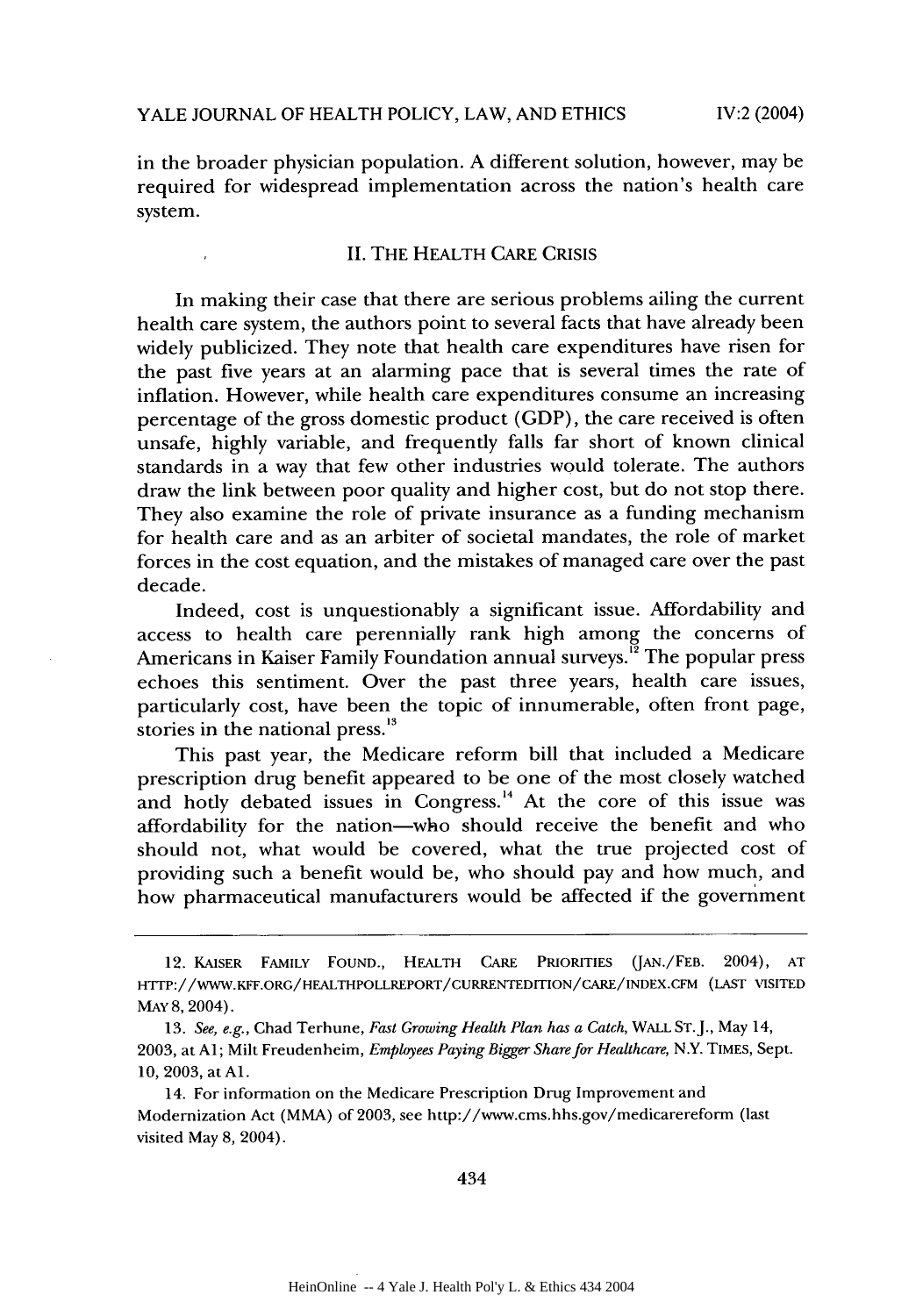entered the prescription business for Medicare recipients. In this way, the Medicare reform bill debates were similar to previous national discussions on health care: Cost played a central role in every argument. The General Accounting Office (GAO) estimates that, if the current rate of increases in health care spending continue and if certain other assumptions are met, the growth in percent of GDP consumed by health care could materially affect our nation's ability to borrow from other nations within ten years. This impact on the United States's ability to borrow could, at worst, precipitate a call for repayment of existing debt.<sup>15</sup> If this scenario were to play out, it could cause a national financial crisis. Indeed, one could argue that were it not for cost, much of the discussion about quality would not take place and many of the discussants, particularly purchasers, would not be as engaged.

If cost is central to the debate, who or what are the culprits? In *Epidemic of Care,* the authors suggest many of the possible causes of spiraling costs: health plans, providers, purchasers, patients, and medical technology firms. They rightfully identify the changing payment mechanism-from traditional indemnity insurance to HMOs to a more relaxed managed care—as an additional cause.<sup>16</sup> The loss of defined fee schedules and a reversion to a more conventional fee-for-service model to cover procedures and services fundamentally changed the contract with the insured and altered the dialogue between patients and insurers. During the economic boom of the late 1990s, consumers resisted the restrictions of traditional HMOs, and employers, eager to retain employees during a tight labor market, paid for broader access to providers. Because profits were high, they could afford these increased costs. This led to a relaxation of tight managed care controls, resulting in diminished control by the health plans over processes and costs. $^{77}$  Meanwhile, medical malpractice claims escalated, spawning medical necessity determinations. Medical necessity led to increasing denials of care, which led to consumer backlash. The backlash created loose or no controls and further escalation of costs.'

Halvorson and Isham tend to view these changes as unique to the health care industry, but one could argue that they are more directly linked to economic factors external to the health care system. Arguably,

<sup>15.</sup> U.S. Gen. Accounting Office, *Health Care System Crisis: Growing Challenges Point to Need for Fundamental Reform,* http://www.gao.gov/cghome/healthcare (Jan. 13, 2004).

<sup>16.</sup> HALVORSON *&* ISHAM, *supra* note **1,** at 117-26.

<sup>17.</sup> *Id.* at 142.

<sup>18.</sup> *Id.* at 134-36.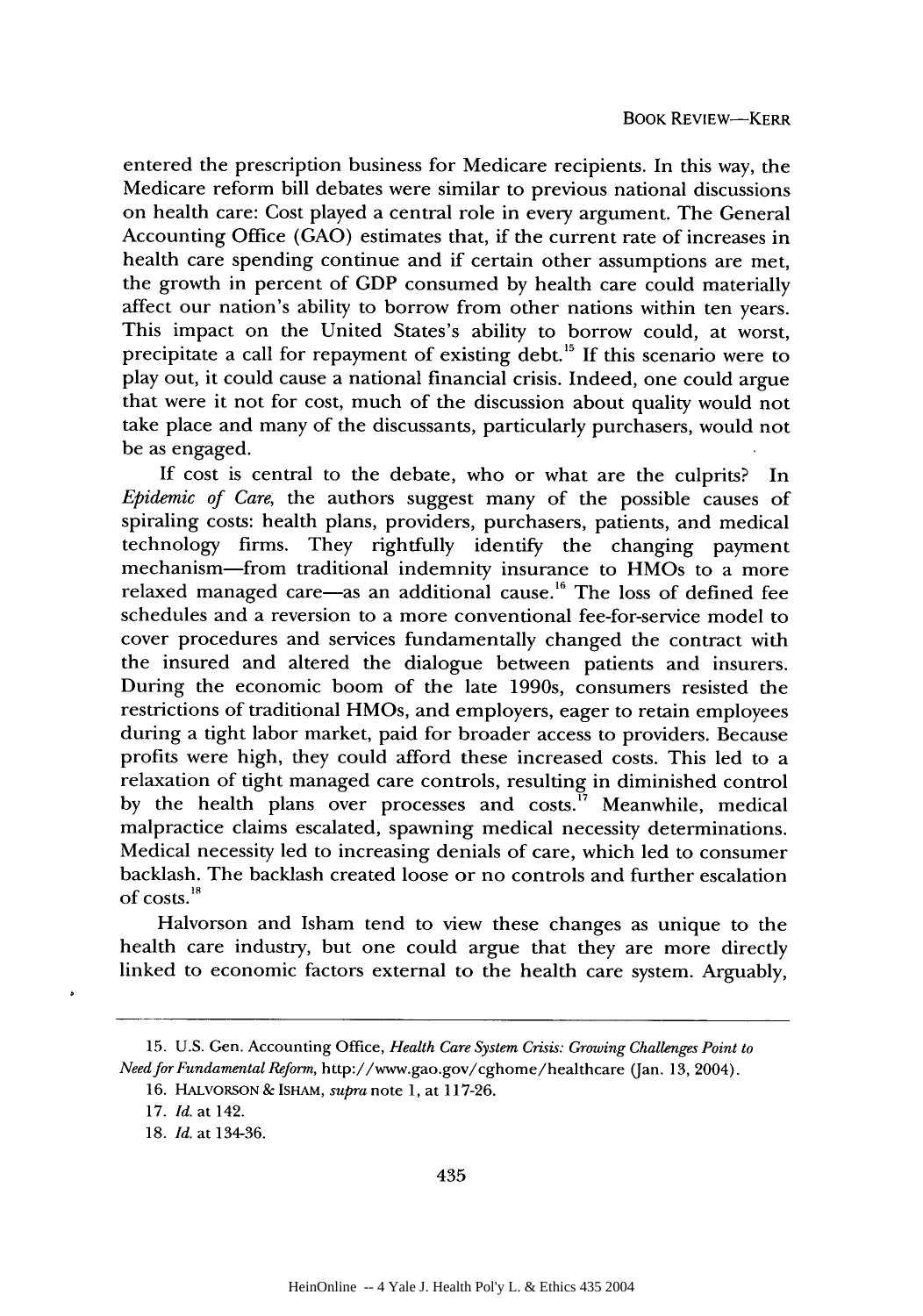IV:2 (2004)

almost all cost developments--- the demand for plans to leverage volume to get price discounts; the Balanced Budget Act, which is curiously not mentioned in the book but appeared to be responsible for a huge shift in hospital pricing dynamics;<sup>19</sup> and even the backlash against managed carewere lagging indicators directly linked to the overall state of the economy. In fact, there have been cyclical expansions and contractions in health care expenditure increases for the past forty years, roughly related to economic cycles. °

Yet even while recognizing that the health care system does not exist in a vacuum, it is also important to recognize that some of these cost developments do result from factors unique to the health care system. Indeed, the authors draw the inevitable link between poor quality and cost. Five years ago a firestorm was unleashed when the national press, in headline stories, $2^i$  seized upon an as yet unreleased report by the Institute of Medicine which declared that the health care received in America's hospitals is fundamentally unsafe and cited avoidable medical errors in hospitals as one of the leading causes of death in this country.<sup>22</sup> The story is echoed in reports of high profile medical error cases such as that of Jessica Santillan, the young woman whose death was due to an error in matching **<sup>23</sup>** blood types.

Safety in the health care system is a pervasive and sentinel quality issue, and this concern extends beyond the hospital safety concerns cited in the original IOM report to the omissions of care in the ambulatory care setting. As Beth McGlynn and others have reported, these omissions occur at an alarmingly high rate, $x^2$  and the consequences of these omissions are many: additional procedures, suffering, and years of life lost. Six sigma, a

http://www.cms.hhs.gov/charts/healthcaresystem/all.asp (last modified Oct. 27, 2003).

<sup>19.</sup> The Balanced Budget Act of 1997 contained provisions on payment to physicians. *See, e.g.,* Balanced Budget Act of 1997, Pub. L. No. 105-33, 111 Stat. 251, 298. Hospitals, often with forty percent or more of their revenue coming from Medicare, saw revenues fall, which created pricing pressure on the private insurance market.

<sup>20.</sup> *See, e.g.,* CTRS. FOR MEDICARE **&** MEDICAID SERVS., AN OVERVIEW OF THE US HEALTHCARE SYSTEM: Two DECADES OF CHANGE 1980-2000,

<sup>21.</sup> *See, e.g., Bob Davis & Julie Appleby, Medical Mistakes 8<sup>n</sup> Top Killer, USA TODAY, Nov.* 30, 1999, at **Al.**

<sup>22.</sup> For a copy of the report, see INST. OF MED., To ERR Is HUMAN: BUILDING A SAFER HEALTH SYSTEM (2000), http://www.nap.edu/openbook/0309068371/html.

<sup>23.</sup> *See, e.g.,* Dan Vergano, *Teen Has 2nd Chance After Mismatch Forces 2d Transplant,* USA TODAY, Feb. 21, 2003, at **Al.**

<sup>24.</sup> *See* Elizabeth A. McGlynn et al., *The Quality of Healthcare Delivered to Adults in the United States,* 348 NEW **ENG.J.** MED. 2635 (2003).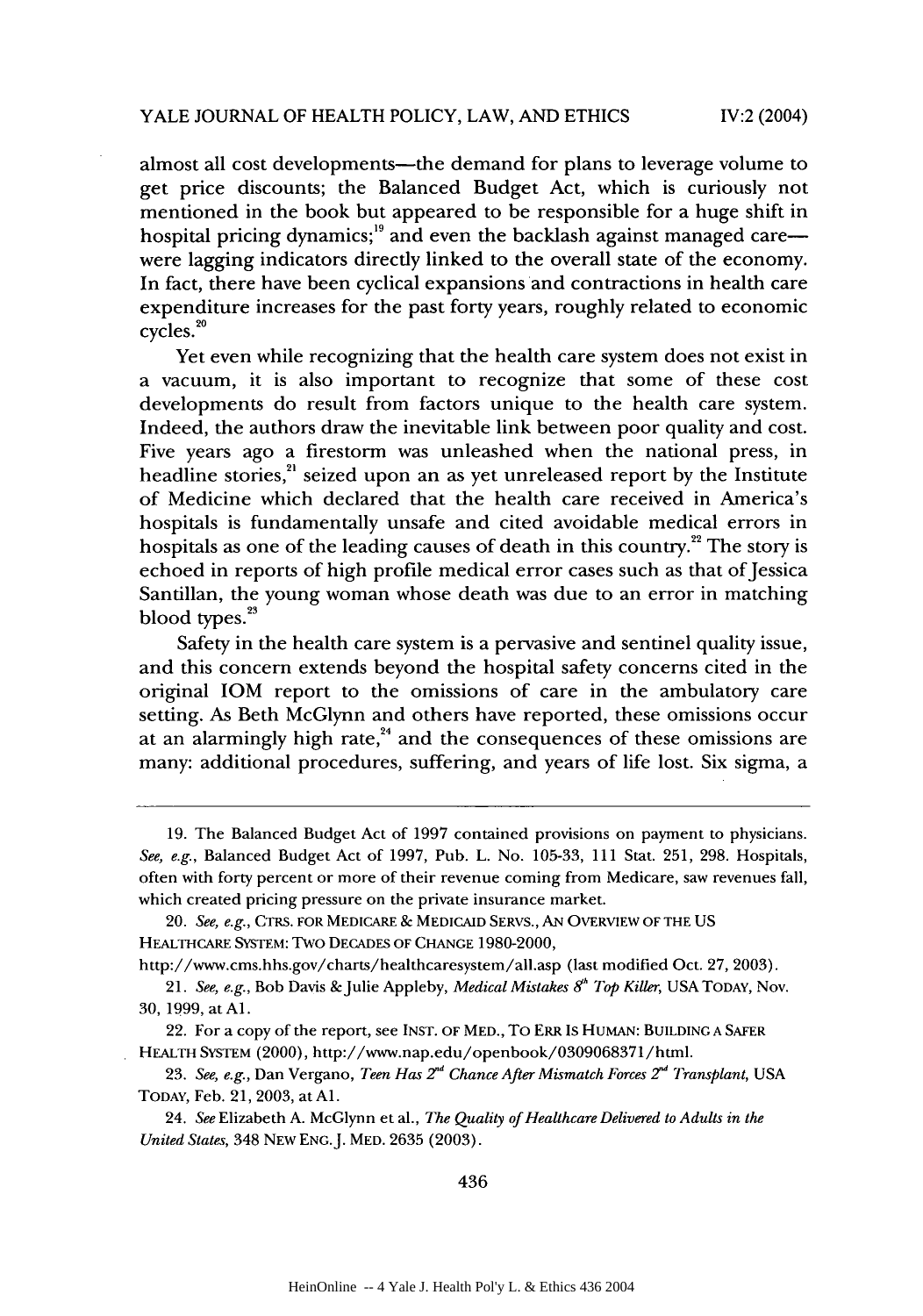statistically driven approach to process control used by many manufacturers, teaches us that defects or mistakes represent waste, and waste is costly.<sup>25</sup> Manufacturers focus on controlling process to reduce the number of defects and thus the amount of waste in producing a higher yield of reliable goods. Almost by definition, this results in a cost benefit as long as the price of achieving process control is less than the cost of the waste being eliminated.

Another major problem that the authors address is the threat that the uninsured pose to the current system. As employers, particularly small businesses, scale back or even cancel health benefits, the number of uninsured will rise, and, as a voting bloc, they will wield significant political power.<sup>26</sup> Additionally, this will cause an increase in the amount of uncompensated care, the cost of which is currently being shouldered by others who use the system, including employers, payers, and hospitals. Ironically, on a percent of charges basis, the greatest burden is shouldered by those who fully pay their own bills since they do not enjoy the discounts of group purchasers.

Thus, Halvorson and Isham persuasively argue that there are serious problems in the United States health care system as it currently operates. Yet because Halvorson and Isham fail to fully appreciate how these problems influence—and are influenced by—market forces, their solutions are necessarily limited. While they offer the beginnings of needed reform, their recommendations by themselves do not go far enough to cure what ails the U.S. health care system.

#### III. *EPIDEMIC'S* RECOMMENDATIONS

Solving these problems will undoubtedly require a political solution.<sup>27</sup>

27. The problem of the uninsured presents just one example. Employers have long been too inactive in this arena, but a sizable group of employers, under the auspices of the Human Resources Policy Association (HRPA), have identified this issue as their number one concern and are seeking to tackle it through a collaborative process. For more

<sup>25.</sup> For additional information about six sigma, see http://www.6-sigma.com (last visited May 8, 2004).

<sup>26.</sup> While the uninsured today may be less likely to vote or contribute to political campaigns, it is reasonable to assume that if their number increases and their demographic profile shifts, the issue of coverage may become politicized. For example, if more active, white collar workers lose health benefits and pay for an increasing share of their health care costs, or as retirees find their private or federal health benefits shrinking, they will be more likely to voice their concerns. For further discussion, see HALVORSON & ISHAM, *supra* note 1, at xx-xxvii.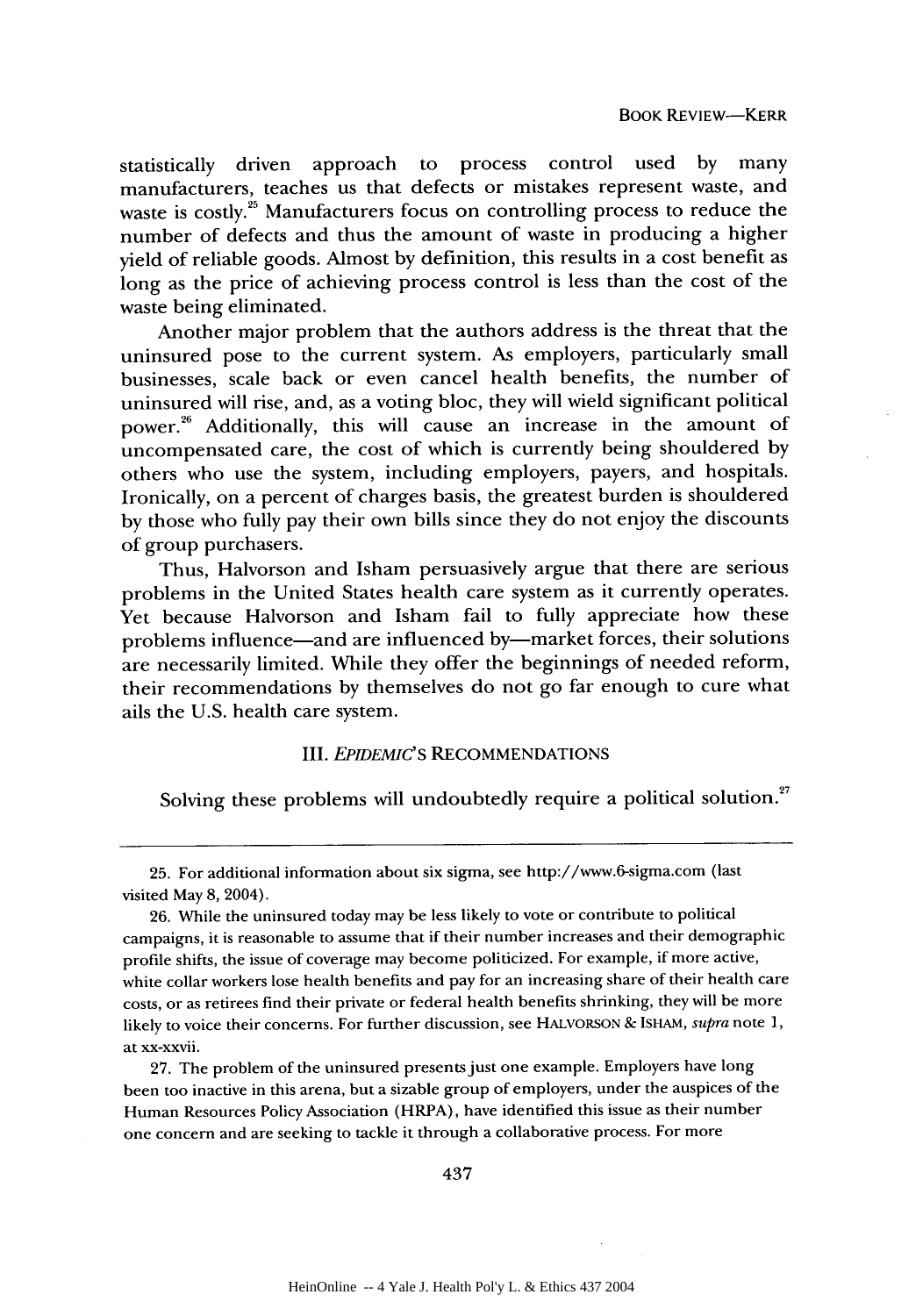As they transition toward their discussion of solutions, Halvorson and Isham are correct in dismissing a single payer national health care system solution. Even with age and other demographic adjusters, the United States is an outlier on medical per capital expenses.<sup>28</sup> Beside the vested interests of many incumbent stakeholders, the costs of centrally funding benefits for all Americans would likely prove prohibitive given current expense levels. The ability to control costs would hinge on politically painful decisions such as rationing care. The authors cite the lack of a Medicare drug benefit as proof of the government's willingness to ration care, but the recent passage of the Medicare drug bill may have altered their views.<sup>29</sup> The core of the Medicare drug debate centered around funding, and the design of the final plan was largely crafted to make it affordable and its passage possible. The Medicare drug bill is a study in the political challenges a single payer system would face. Even Senator Hillary Clinton now acknowledges the failures of the Clinton Administration proposal and is instead proposing precisely what the authors suggest in their seventh-and fundamental-initiative: the creation of an electronic medical information infrastructure.<sup>30</sup>

Although Halvorson and Isham list their recommendation to provide electronic medical records (EMR) and aids last, it is actually the most important as it is the critical underpinning of their other six ideas. Improving quality care, their first initiative, as well as ensuring productivity and consistency in the health care system, will be aided by an automated medical record tool that enables access to legible, organized, historical health information at multiple points of care. Additionally, this tool, as envisioned by the authors, will support evidence-based clinical decision processes, provide reminders, and generate data on performance. This data will make it possible to evaluate process, thus providing another opportunity for improvement in the quality of care.<sup>31</sup>

28. For more information, see Org. for Econ. Co-operation & Dev., *Health at a Glance 2003* - *OECD Countries Struggle with Rising Demand for Health Spending, at* http://www.oecd.org/document/38/0,2340,en\_2649\_201185\_16560422\_1\_1\_11\_,00.html (last visited May 12, 2004).

29. HALVORSON & ISHAM, *supra* note 1, at 145.

30. Senator Clinton made this remark during her keynote address at the World Health Congress in Washington, D.C. on January 25, 2004. For more information about the World Health Congress, see http://www.worldcongress.com (last visited May 8, 2004). For a review of her speech, see Erik Goldman, *Online Claims Processing: Sen. Clinton Eyes EMRs as New Key to Reform,* OB/GYN **NEWS,** Apr. **1,** 2004, at 26.

31. HALVORSON & ISHAM, *supra* note 1, at 27.

information on the HRPA, see http://www.hrpolicy.org (last visited May 12, 2004).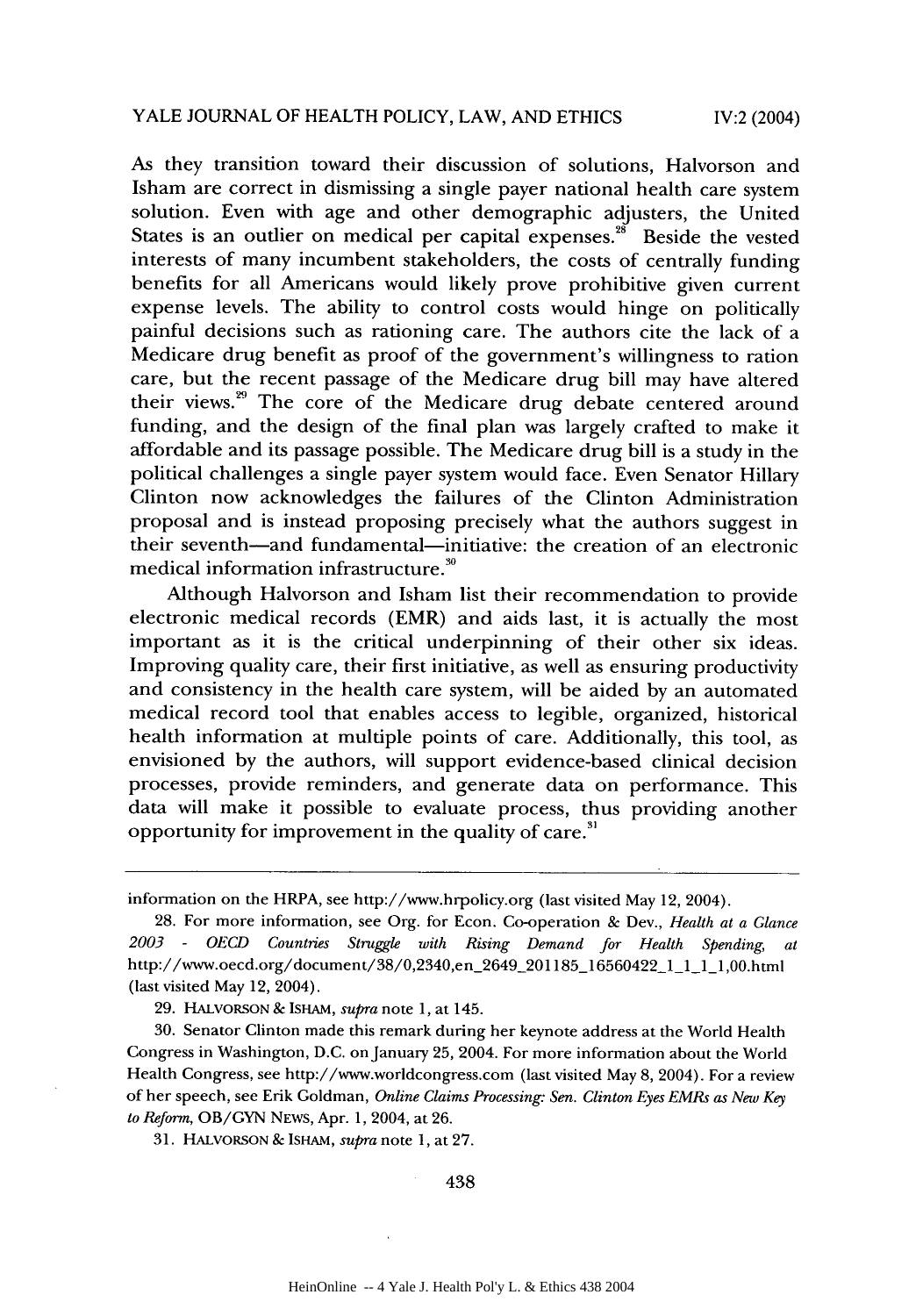While an effective EMR tool would be a welcome improvement if available to the broader population, it still falls far short of the goal of aiding the logical clinical decision-making process. Here, *Epidemic of Care* does not recognize the relevance of market dynamics and making use of those dynamics to ensure the implementation of a more robust use of EMR. Indeed, a truly complete EMR tool will tap into narrative records with their wealth of clinical data; of course, the problems presented by varying nomenclature, as well as the sensitivity and accuracy of observed findings during physical examinations, will need to be solved. Technology is rapidly reaching a point where it can support these aims. However, these tools are not currently widely adopted because there is no compelling incentive for health care providers to create that system for the key stakeholders-whether doctors, patients, hospital administrators, health plans, or employers. Market adoption will depend on creating those incentives and disincentives. Although the authors suggest that additional training or government funding will provide a stimulus to invest in change,<sup>32</sup> there are other factors that are far more likely to create that effect. In particular, a broad and consistent demand for performance measurement, the sharing of comparative information, and differentiating providers and systems based on performance through information, movement of patients, or financial reward are all powerful market tools purchasers and payers have barely begun to use.

While EMR is Halvorson and Isham's most important recommendation, their other six recommendations are also worthy of brief discussion. Halvorson and Isham's first is to improve safety.<sup>33</sup> Given that it intuitively makes sense that improved quality will lower costs, it is unsurprising that this is their first recommendation. While reducing the number of harmful errors and the overuse of procedures would clearly have this effect, Halverson and Isham fail to recognize that since the goal of health care is better outcomes *in total* for the patient and her family, better quality may mean higher expenditures in some cases.<sup>34</sup> A more

34. For example, a forty-five year old male at risk for a heart attack may reduce his risk by using pharmaco-therapeutic agents and making lifestyle changes. Since his risk of an acute event is not absolute, and the certainty of his fate cannot be determined in advance on an individual basis, he may use the drugs for a lifetime for an event he may never have had, eliminating any return on his investment. Ignoring the impact on mortality and morbidity for a moment, even if he knew with certainty his ultimate fate, the cost of medication and treatment could exceed the cost of treating the acute event and, in the end, is not guaranteed to absolutely avoid it. Prevalence, length of use, cost, adherence to

<sup>32.</sup> *Id.* at 239.

<sup>33.</sup> *Id.* at 156.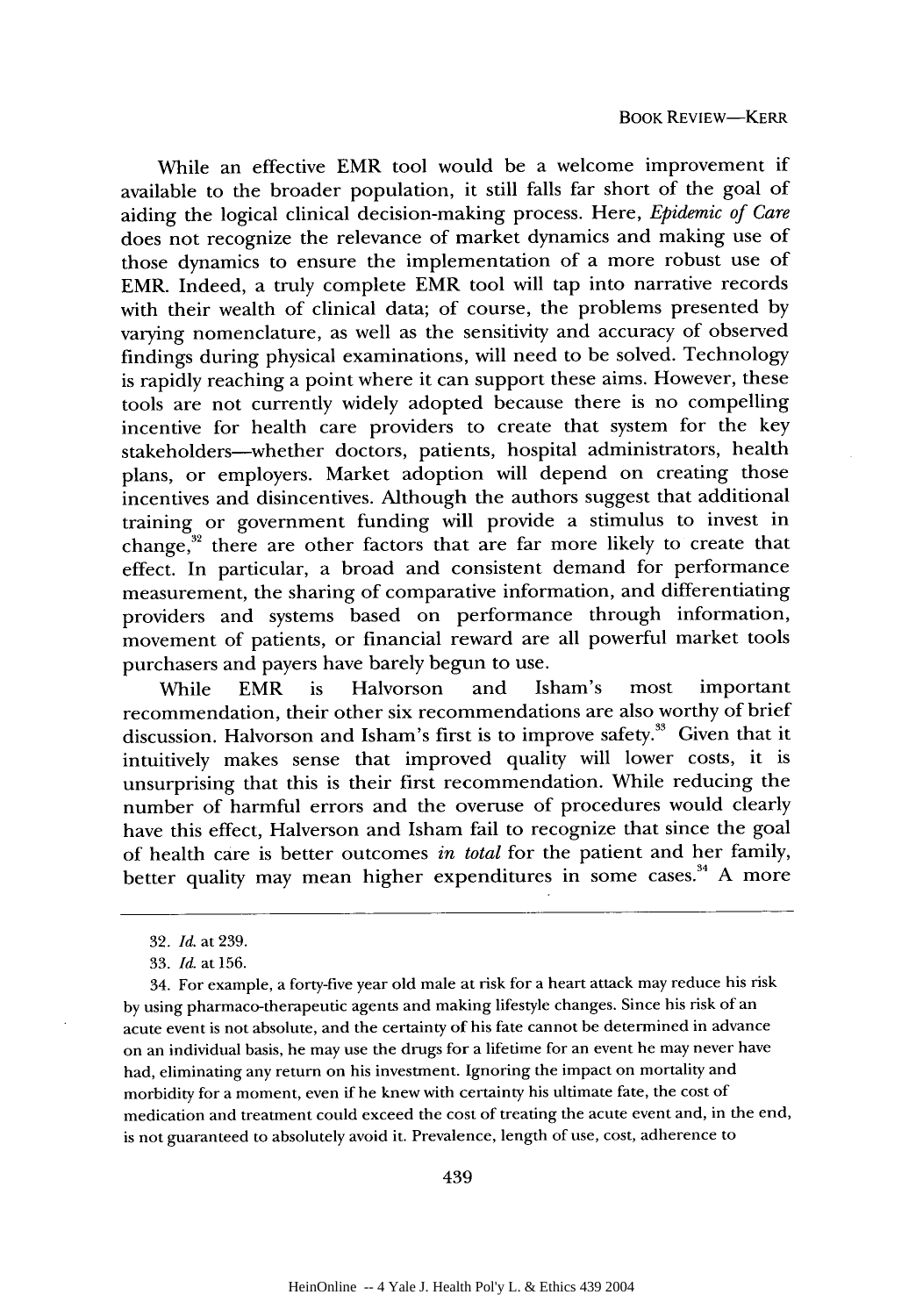expensive procedure may be less invasive, mean less disfigurement, or offer greater diagnostic certainty. Patients may define this as better quality, even if the outcome is unchanged. The cost of lifetime medication to prevent a fatal event in a population at risk may exceed the cost of caring for the minority who would suffer an event. While some economists argue that these improvements lead to increased longevity and productivity that exceed the medical expense by a factor of three or more, $\mathbf{35}$  this is a difficult analysis to prove and requires many unknown assumptions.<sup>36</sup> Additionally, because the recipient of health benefits is often not the one who pays for those benefits, conventional cost-benefit analyses no longer hold, and our notions of supply and demand curves must account for a system with three (and sometimes even more) stakeholders. Nothing in the cost/quality equation is helpful in dealing with the added expense of new, highly effective, but expensive technology. While the authors identify this as an issue, $37$  they do not adequately address it in their recommendations.

Halvorson and Isham's second proposal to ameliorate the current crisis—turn the patient into a consumer<sup>38</sup>—is also not fully grounded in the dynamics of the market. They cite the proliferation of the Internet and the high hit rate of medical information sites as proof that patients are interested in being better informed and becoming actively engaged in medical decision making on issues such as choice of health plans, providers, and therapies.  $\frac{39}{2}$  This is likely true, but given the wealth of information available, its adoption and use by consumers seems underwhelming.<sup>40</sup> Part of the problem may be that the historical lack of

indications for use, the predictive capability of screening measures, and the efficacy of an intervention including its unintended consequences or adverse side effects all determine if an intervention is in fact cost effective.

<sup>35.</sup> *See, e.g.,* David M. Cutler, The Real Medicare Conundrum, Presentation to the Medical Technology Leadership Forum (Feb. 2004), at

http://www.mtlf.org/events/pdf/cutler\_Presentation.pdf (last visited May 8, 2004).

<sup>36.</sup> For example, Cutler's analysis relies on a set of assumptions about death and disability rates and potential earning power and an ideal application of therapeutic interventions. If these assumptions were to change, so would the return on investment he estimates.

<sup>37.</sup> HALVORSON & ISHAM, *supra* note 1, at 40.

<sup>38.</sup> *Id.* at 99.

<sup>39.</sup> For a discussion of the role of the Internet in medical care, see HALVORSON & ISHAM, *supra* note 1, at 99-108.

<sup>40.</sup> Internet site visit rates or "hits" should not be taken as proof that consumers are factoring what they read on those sites into their decision making in a substantive way. In addition unless we track reasons for usage, we do not know the reasons they visit these sites: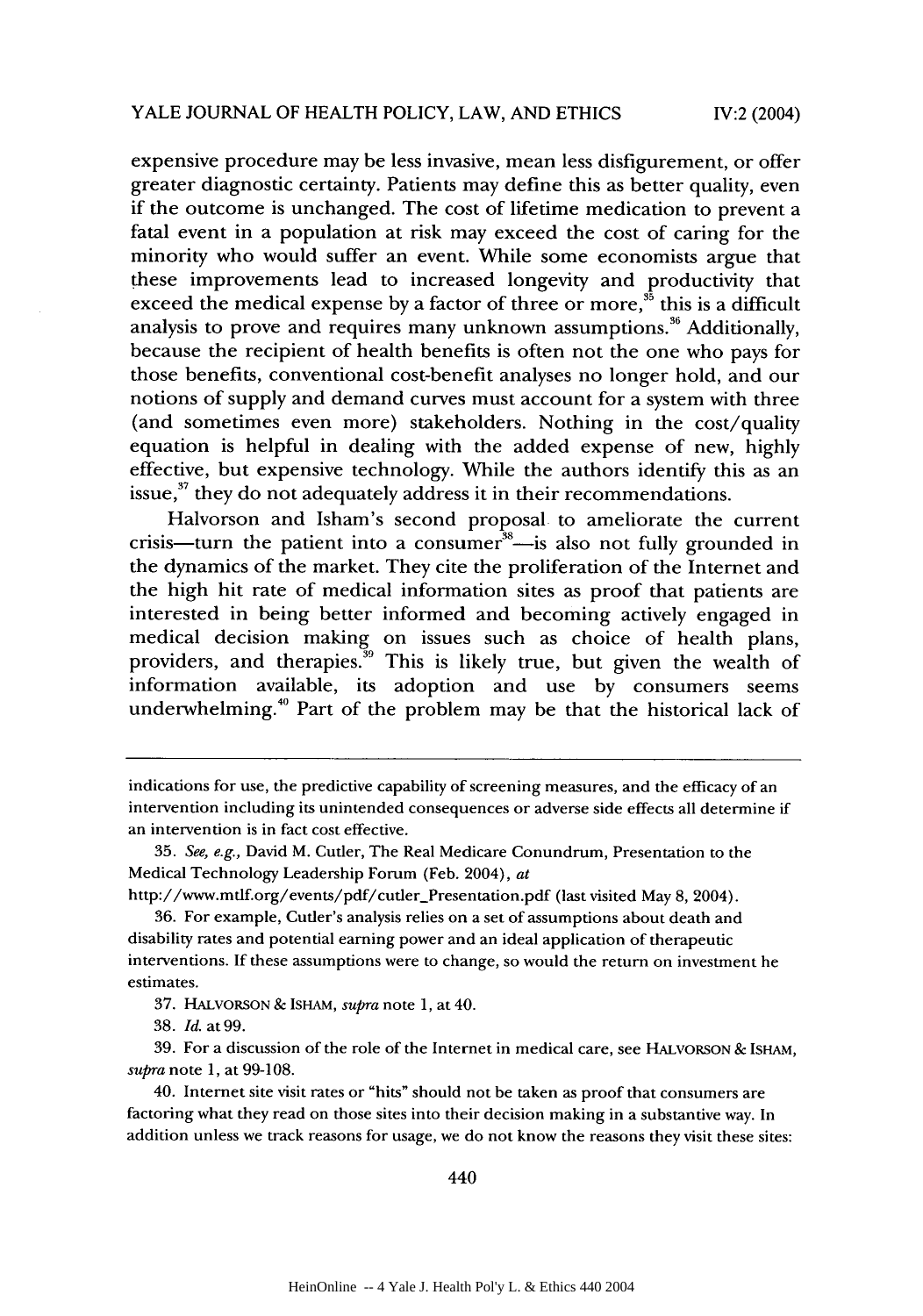relevancy of consumer information about health care has stymied adoption.

More importantly, consumer health care decisions are emotive as well as cognitive; not all individuals approach decision making in the same way, and under different circumstances the same individual may place different weights on what they value. For example, what one is willing to do for a terminally ill child may differ from what one would be willing to do for oneself in the same condition. The difference in risk between one health care choice versus another may seem small in the eyes of a consumer. But in a heavily personalized transaction it may well be that people value trust and the personal relationship highly. The argument for providing as much relevant and timely information as is feasible to consumers is strong. Some will use it and benefit from it; others will not, but will at least have had the opportunity to do so. If the goal is to influence patient decision making, we may need tools that go well beyond the cognitive in order to reach patients and address their more fundamental needs. To not anticipate this is to be disappointed by the results. The drug makers who are successful in their direct advertising appeal to consumers do this well, albeit to improve sales, as do the makers of soap, coffee, and many other consumer commodities.

The third initiative, improving population health, is addressed through the development of local community prevention goals.<sup>41</sup> Setting prevention targets for health plans is a bold and laudable move especially for primary prevention efforts. The authors should also recognize the need for public accountability in this regard and the benefit of community-wide actions. The authors cite the obesity epidemic as an opportunity for prevention efforts,<sup>42</sup> but do not fully incorporate the way we work and play, the food choices most widely promoted, and the relevant community resources and social factors, all of which are tied into the obesity problem. In addition, the authors have omitted the few relevant examples where market-based forces have changed individual behavior. Johnson and Johnson pioneered research in providing individuals with financial and other incentives to adopt healthier lifestyles with some reported success.<sup>43</sup> One of the more intriguing elements of the Bridges to Excellence program

We do not know if they use them to research personal questions, questions for family members, or if they are simply looking for general information.

<sup>41.</sup> HALVORSON & ISHAM, *supra* note 1, at 199.

<sup>42.</sup> *Id.* at 195.

<sup>43.</sup> Ronald Ozminkowski et al., *Long-term Impact of Johnson & Johnson's Health & Wellness Program on Health Care Utilization and Expenditures,* J. **OCCUPATIONAL &** ENVTL. MED, Jan. 2002, at 21.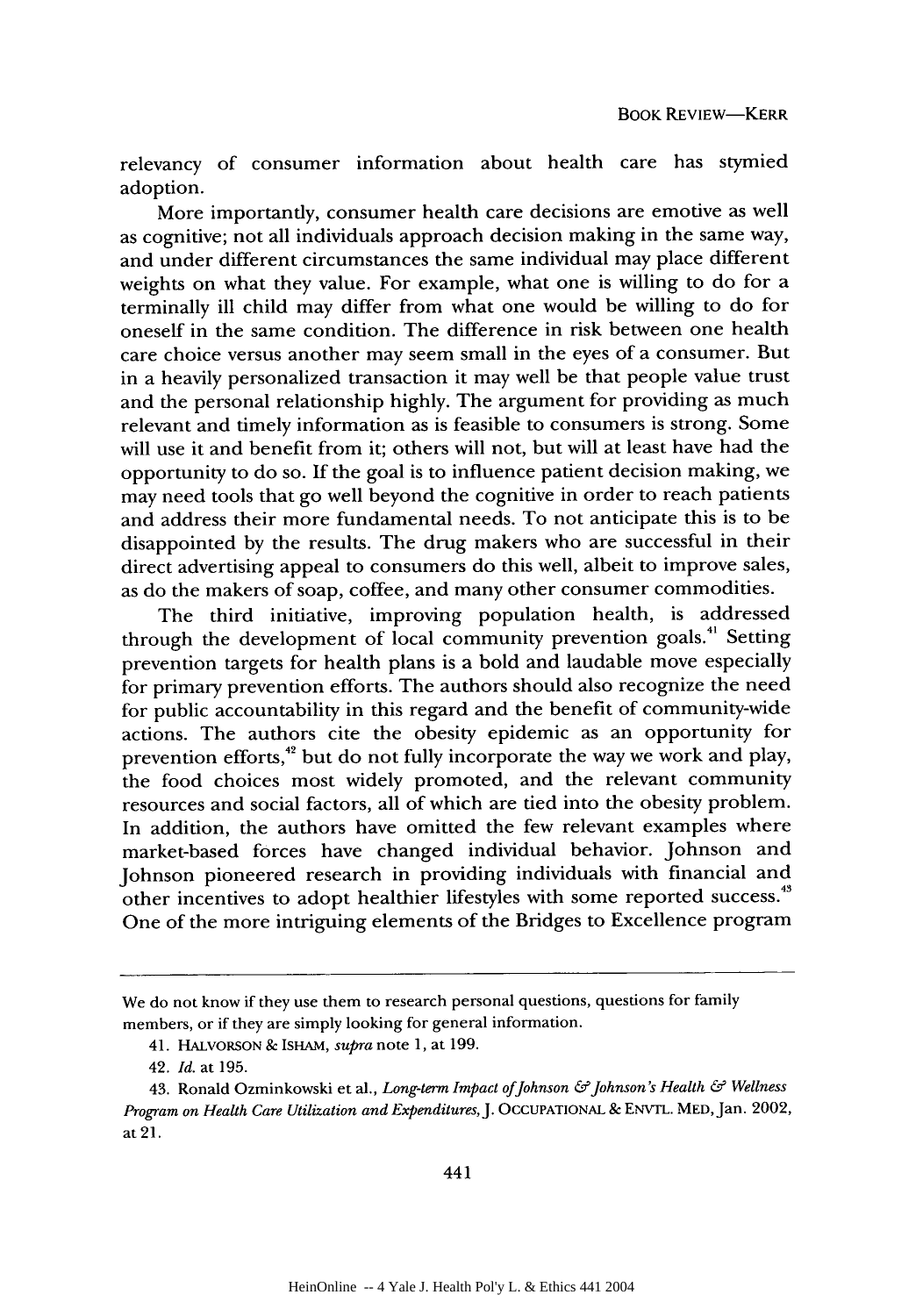is a schedule of rewards, very much like frequent flyer points, which can be earned for certain behaviors and then redeemed for tangible items.<sup>44</sup> Such designs are still novel and their effectiveness is not yet proven, but they are intriguing in the context of creating new benefit designs with market incentives (beyond the goal of improved health) for the patient.

As the authors point out in their explanation of the fourth initiative, consolidation was a predictable response to market forces.<sup>45</sup> As payers became larger and began to demand deeper discounts, providers responded through a series of mergers and acquisitions to protect their slim margins. Unfortunately for Halvorson and Isham, it may be too late for antitrust efforts to remedy the problem in many markets. The government is partly culpable not only because of the judiciary's unwillingness to enforce antitrust law,<sup>46</sup> but also because of its role as a purchaser who sets the price in the marketplace. In the future, the government must behave responsibly and use its leverage to further performance reporting and create performance-based rewards. For example, CMS could provide direct payments to any providers that improve outcomes in a pre-determined set of clinical performance measures. Other purchasers then need to follow suit and push for reporting at the facility and provider level.

As mentioned above, the issue of the uninsured-initiative five-is incredibly complex, and Halvorson and Isham have proposed a piecemeal approach that would alleviate, but not solve, the problem.<sup>47</sup> Their ideas are based on the fact that all uninsured are not equal. In particular, the chronically uninsured account for about half of the national number. To prevent corporations from dropping or drastically reducing coverage for some employees, Halvorson and Isham suggest a "pay or play" model that would require all employers to make a contribution toward health coverage for each employee. 48 However, this sort of mandated change is likely to be vigorously resisted by small employers.<sup>49</sup> Similarly, it may be

http://www.ncqa.org/Programs/bridgestoexcellence/index.htm (last visited May 8, 2004).

<sup>44.</sup> Bridges to Excellence (BTE) is an employer sponsored initiative which aims to reward physicians and patients for adhering to a set of evidence-based clinical practices in managing chronic conditions such as diabetes and cardiovascular disease. Rewards for physicians are based on qualification under the NCQA/DPRP program. For more information, see Bridges to Excellence, at

<sup>45.</sup> HALvORSON & ISHAM, *supra* note 1, at 81.

<sup>46.</sup> *Id.* at 80.

<sup>47.</sup> Id. at 219-21.

<sup>48.</sup> Id. at 229.

<sup>49.</sup> This opinion is based on the reasonable assumption that small employers are less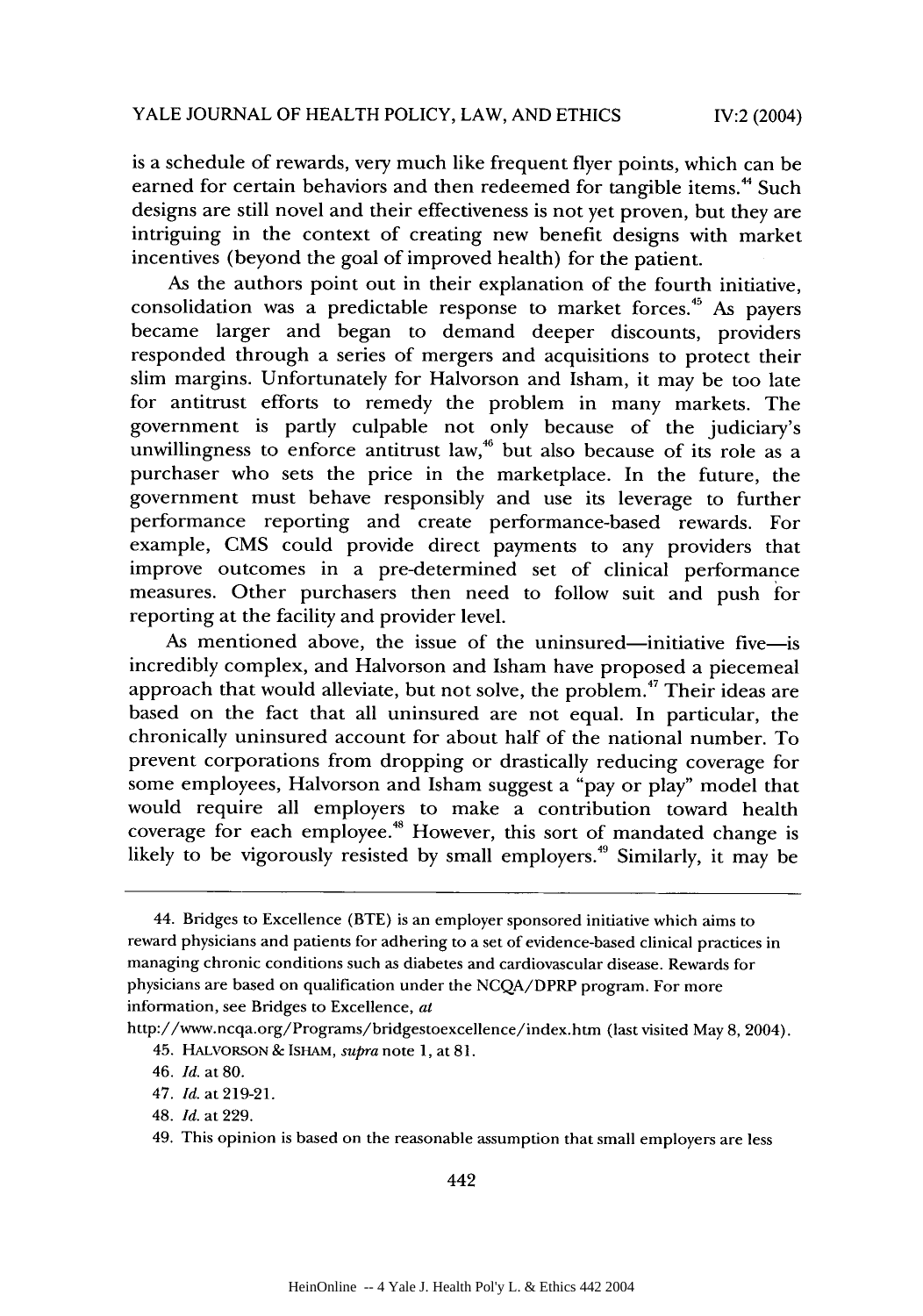politically untenable to publicly fund even a minimum set of benefits for the working poor. Such an action removes much of the motivation from the employers who currently fund such programs for low wage earners. Vouchers which would capitalize on private markets for supplying insurance or care and which would limit the financial liability of the government might have more political traction.<sup>50</sup> In today's political climate, one that seems ill-suited to addressing the needs of the uninsured, the system of utilizing and expanding community-based clinics is likely to be the most practical, although limited in its impact given current resource allocation.<sup>51</sup> However, the initiation of change in any of these policies will require both broad purchaser support and organized lobbying by the medical community. Unfortunately, there is no ready prescription for getting this to happen. Hospitals will likely continue to watch their payer mix and devise strategies to avoid being swallowed by the cost, and the current system will continue providing care until it becomes untenable.

The sixth initiative is aimed primarily at reducing the impending shortages in many health care fields and calls for government to fund training. More importantly it calls for research and support for the "reengineering" of health care.<sup>52</sup> Most industries that embark on this kind of change do so because there is a critical business imperative.<sup>53</sup> That does not exist in health care—yet. The good news is that there is precedent for this kind of government funding. Taxpayer dollars have been used, not always prudently, to support key industries and maintain a technical advantage both in defense and in health research.<sup>54</sup> Such a mechanism could be used

51. Capitalizing on an existing structure of publicly funded clinics may prove more practical, since new funding may not be required if these clinics have unused capacity or could inexpensively be offered as an option to those meeting income requirements.

52. HALvORSON & ISHAM, *supra* note 1, at 233-40.

53. For example, U.S. automotive manufacturers responded to the competitive threat of imported makes with higher levels of quality by changing quality control, design engineering, and manufacturing processes and ultimately improving the quality and reliability of American manufactured automobiles.

54. Examples include the National Institute of Health (NIH), the space program, weapons development, the formation of the RAND corporation in the 1940s in response to

equipped to absorb additional costs relating to health care since many currently do not offer or subsidize health insurance to their employees. For more information about small business owners and health care coverage, see Kaiser Family Found., *National Survey of Small Businesses, at* http://www.kff.org/insurance/20020402a-index.cfm (2002).

**<sup>50.</sup>** This statement is based on the historical lack of political action to support the uninsured working poor and the current environment that exhibits reluctance to fund new or additional entitlements for the poor.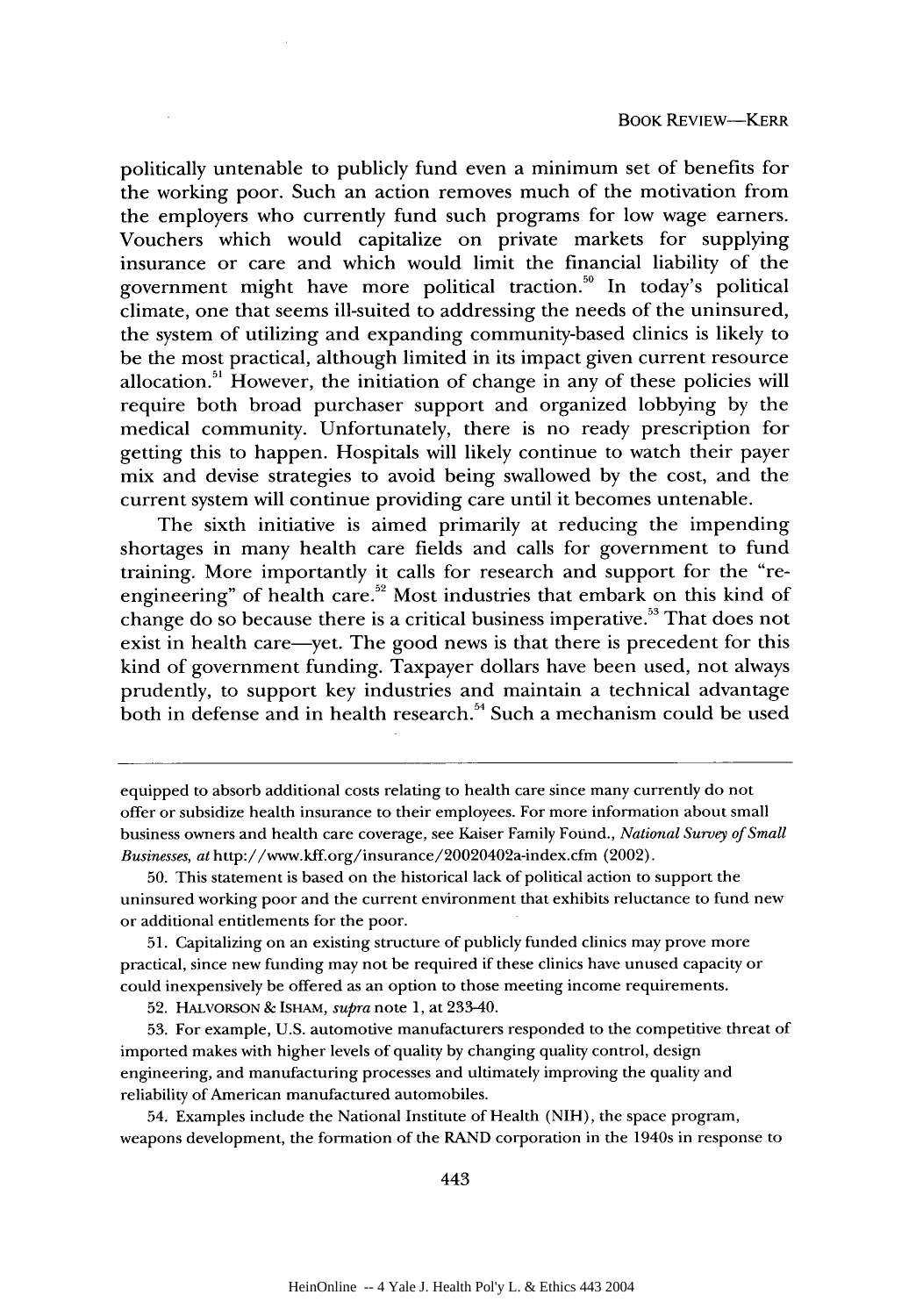#### YALE JOURNAL OF HEALTH POLICY, LAW, AND ETHICS

IV:2 (2004)

here, but as a nation we seem divided over how to view our health care delivery infrastructure. Is it a public resource or a private industry? The recent bio-terrorist threats certainly exposed fault lines in our thinking about public health resources. Will market forces provide adequate incentives and coherent direction to produce meaningful change? We know we need hospitals and physicians, like fire stations, to be available and prepared to respond in a crisis; but unlike most fire stations, we have not yet decided how to fund them or make them completely adequate to the task. Most care processes have not been engineered for efficiency. As hospitals nurse thin margins and competitive forces siphon off profitable procedures, a new urgency and focus on process efficiency may evolve. Another catalyst may be the growing demand for comparative efficiency measures.<sup>55</sup> The ultimate marriage of reliable effectiveness and efficiency measures will provide a powerful vehicle for channeling patients and rewards and creating a strong market incentive for improvement.

#### IV. CONCLUDING THOUGHTS

Not only does *Epidemic of Care* fail to incorporate the realities of market dynamics in its proposed solutions, but it also fails to mention several promising market-based efforts to promote better care. For example, the Bridges to Excellence program sponsored by GE, Ford, UPS, Verizon, and other large employers in concert with health plans such as Humana, United Healthcare, and others focuses on improved diabetic care in three markets and supports the adoption of automated clinical office tools to improve care.<sup>56</sup> It relies on the American Diabetes Association/National Committee for Quality Assurance (ADA/NCQA) physician recognition program to achieve better outcomes and uses both benefit design and patient incentives to achieve results. In fact, the authors cite the  $ADA/NCQA$  program favorably.<sup>57</sup> It is one of a handful of programs that pays physicians in the form of an annual per patient bonus based on clinical performance.

http://www.bridgestoexcellence.org/bte/bte\_overview.htm (last visited May 13, 2004).

the need for technological superiority in war, and, more recently, the support of the airline industry following 9/11.

<sup>55.</sup> Examples of this growing demand include employer initiatives such as the Leapfrog Group, which plans to look at efficiency measures in addition to quality outcomes. For more information, see The Leapfrog Group, at http://www.leapfroggroup.org (last visited May 13, 2004)

<sup>56.</sup> *See* Bridges to Excellence, *Overview, at*

<sup>57.</sup> HALVORSON **&** ISHAM, *supra* note 1, at 22.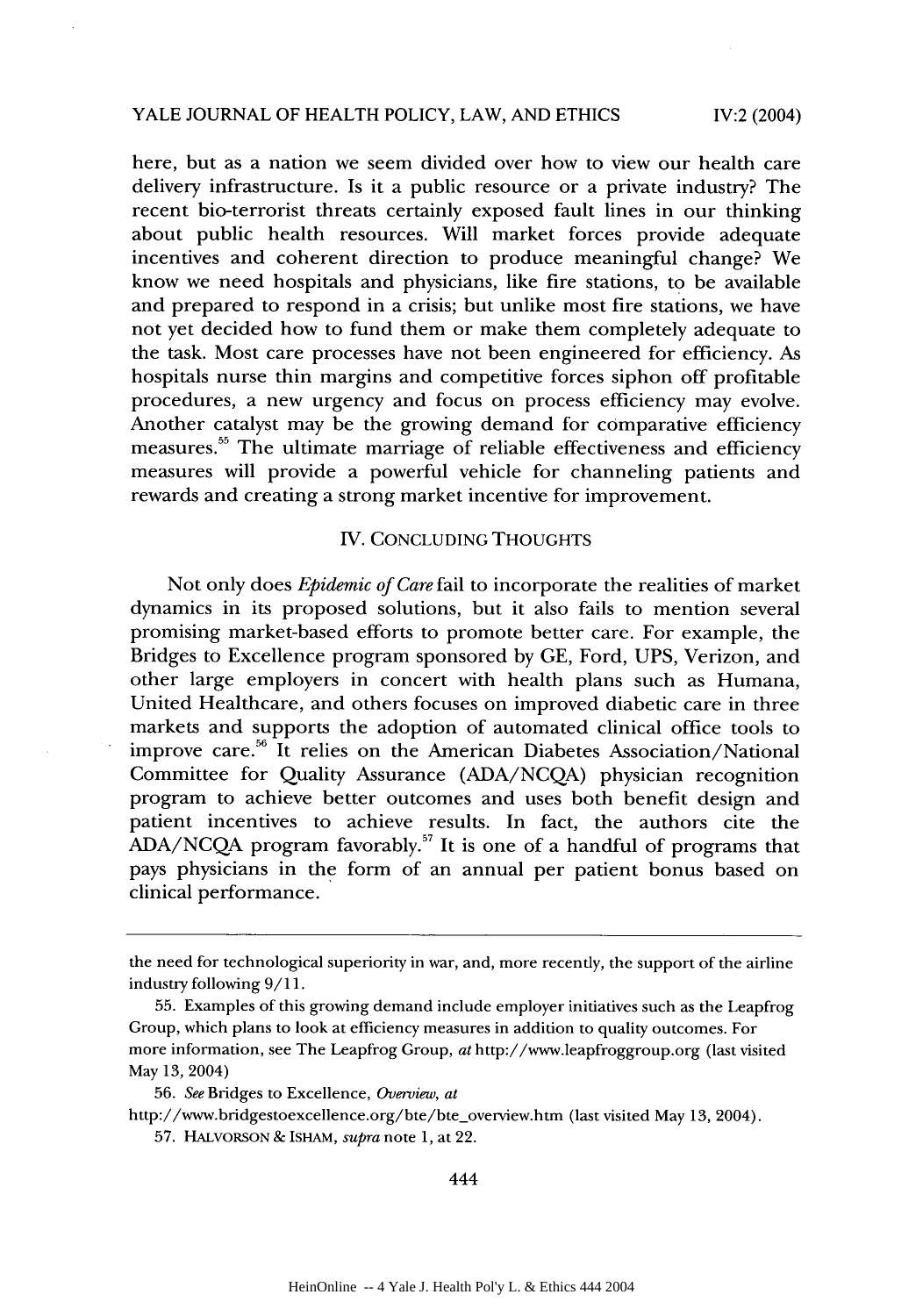In addition, there is a wealth of activity in the marketplace focused on the broad provider community. The National Quality Forum created under the Clinton Administration has worked to endorse valid quality and safety measures for the industry.<sup>58</sup> Some large national plans, such as United Healthcare, are adopting these measure sets and actively encouraging their collection and dissemination.<sup>59</sup> CMS has been active in piloting quality performance demonstration projects and voluntary hospital measure collections and in paying for performance initiatives.<sup>60</sup>

Other efforts driven largely by national self-insured employers are pushing for provider level quality and efficiency measures. One of the most notable is the Leapfrog Group, a consortium of over 150 large employers who banded together initially to promote hospital safety through public reporting about three important "leaps." Responding to the Institute of Medicine report, *To Err Is Human,* which attributed between 44,000 and 100,000 deaths in hospitals to avoidable medical errors,  $61$  the Leapfrog Group adopted three initial "leaps" correlated with lower incidences of avoidable medical errors.<sup>62</sup> They asked hospitals to report on intensivist staffing and rounding in intensive care units, adoption of computerized order entry to reduce the number of drug errors, and the number of a select group of surgical procedures performed in each hospital annually. Each leap is measurable, attainable, and capable of producing safety and outcome improvements immediately. It is curious that the authors, who must have been familiar with this national effort, chose not to explore this market based initiative in their discussion of safety. It is arguable that many of the quality initiatives that followed, such as the partnership on voluntary reporting of hospital performance measures sponsored by CMS, JCAHO, and the AMA may have been directly influenced by the pressure of Leapfrog. $63$ 

http://www.leapfroggroup.org/FactSheets/LF\_FactSheet.pdf (last visited May 13, 2004).

63. For more on the voluntary reporting of hospital performance measures sponsored by CMS, JCAHO, and AMA, see Ctrs. for Medicare & Medicaid Servs., *Hospital Quality Initiative, at* http://www.cms.hhs.gov/quality/hospital/ (last visited May 13, 2004).

<sup>58.</sup> *See* Nat'l Quality Forum, *About the National Quality Forum, at* http://www.qualityforum.org/about/home.htm (last visited May 13, 2004).

<sup>59.</sup> For general information on UnitedHealth Group, see

http://www.unitedhealthgroup.com/ (last visited May 22, 2004).

<sup>60.</sup> *See, e.g.,* Ctrs. for Medicare & Medicaid Servs., *Premier Hospital Quality Incentive Demonstration, at* http://www.cms.hhs.gov/researchers/demos/phqidemo.asp (last visited May 13, 2004).

<sup>61.</sup> **INST.** OF MED., *supra* note 22, at 1.

<sup>62.</sup> *See* The Leapfrog Group, *Fact Sheet, at*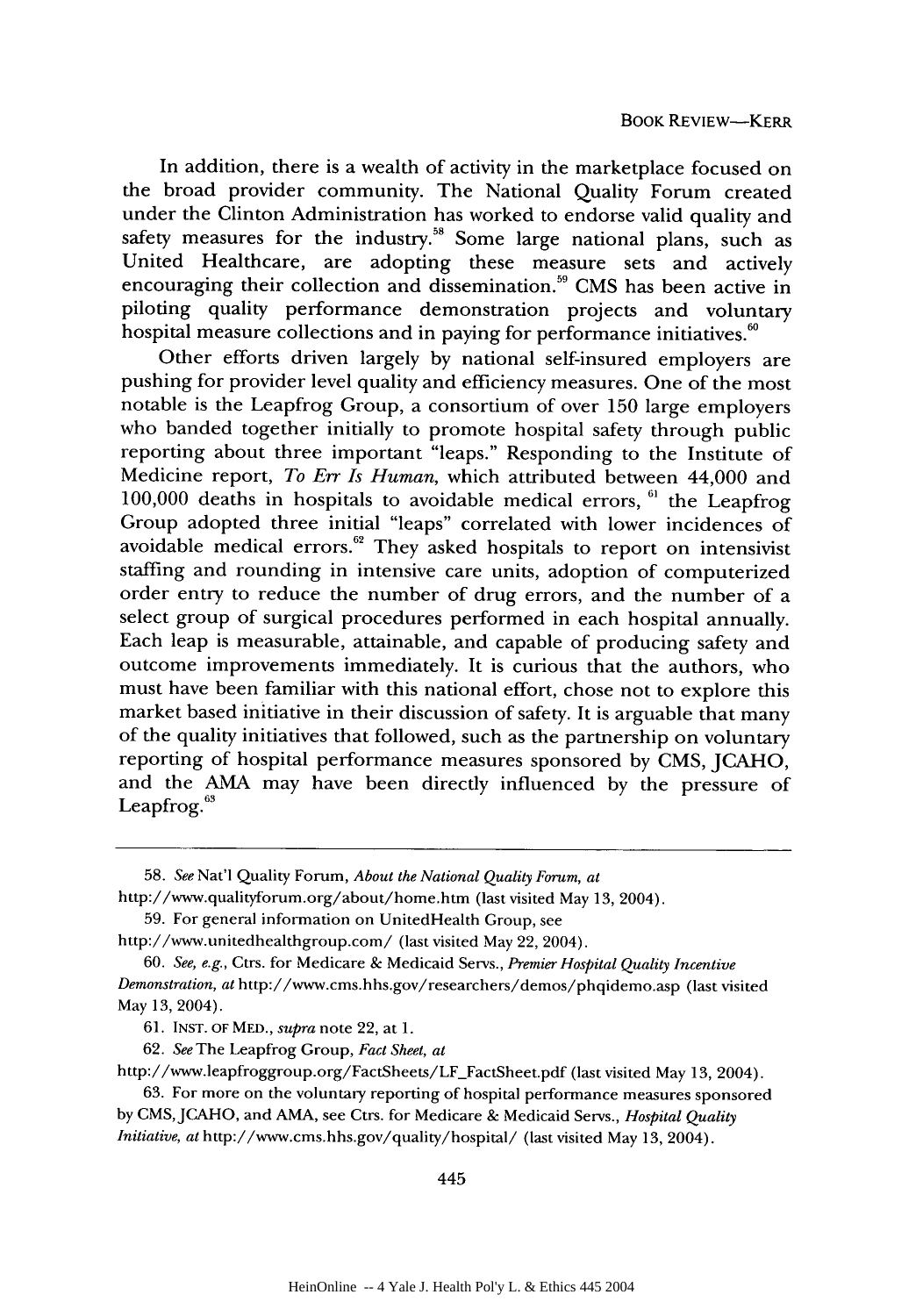The results can be heartening. One integrated care system in Virginia estimates that their new electronic intensive care unit will improve care while generating nearly two million dollars in cost savings.<sup>64</sup> The ultimate impact of these efforts is yet to be measured in full, but would seem to be significant as adoption spreads. It is against this background that the seven recommendations for new initiatives should be weighed. Efforts to improve quality and safety will benefit from provider level data, but comparative data for plans will evolve from the HEDIS-like data of the past and will begin to focus not on average performance, but on how many patients receive the correct care and how efficiently this care is provided. Plans will be held accountable for encouraging reporting on critical measures and for supporting processes that improve care. It is as yet unclear how large a role government funding will play in supporting these efforts, but cost will be an issue, and the cost is likely to be born in part by purchasers. Agency funding has begun enabling research to help this effort.

The authors have also omitted another common argument in discussions about changing the current system of health care delivery. According to economist Milton Friedman, today's system is an aberration of market forces because it is structured around a tax code favoring employers over individual purchasers of health insurance.<sup>65</sup> If individuals could claim the same deductions for health insurance that corporations currently do, a very different market would exist. Friedman may well be right. Products that have not yet been offered, such as an evidence-based benefit design that would pay differentially for highly effective treatments, or share more of the cost of treatment based on the known potential clinical benefit, have not yet been tried and could help shape the market.

For any solution to be successful, it will have to be feasible in today's environment of a dispersed, fee-for-service marketplace with a fragmented physician corps and an increasingly consolidated hospital and specialist system. These are not trivial considerations. Given this, Halvorson and Isham have achieved the goal of providing a clarion call for action and in dismissing the notion that a single payer system is a tenable solution for this nation's health care woes. The seven initiatives that they propose are important and should be recognized as steps in the right direction. The most glaring problem with *Epidemic of Care,* however, is that it fails to

<sup>64.</sup> Cinda Becker, *Telemedicine System Helps Manage ICUs,* MODERN HEALTHCARE, Sept. 4, 2000, at 62.

<sup>65.</sup> *See, e.g.,* Milton Friedman, *How To Cure Healthcare,* THE PUBLIC INTEREST (2001), http://www.thepublicinterest.com/archives/2001winter/article1.html (last visited May 13, 2004).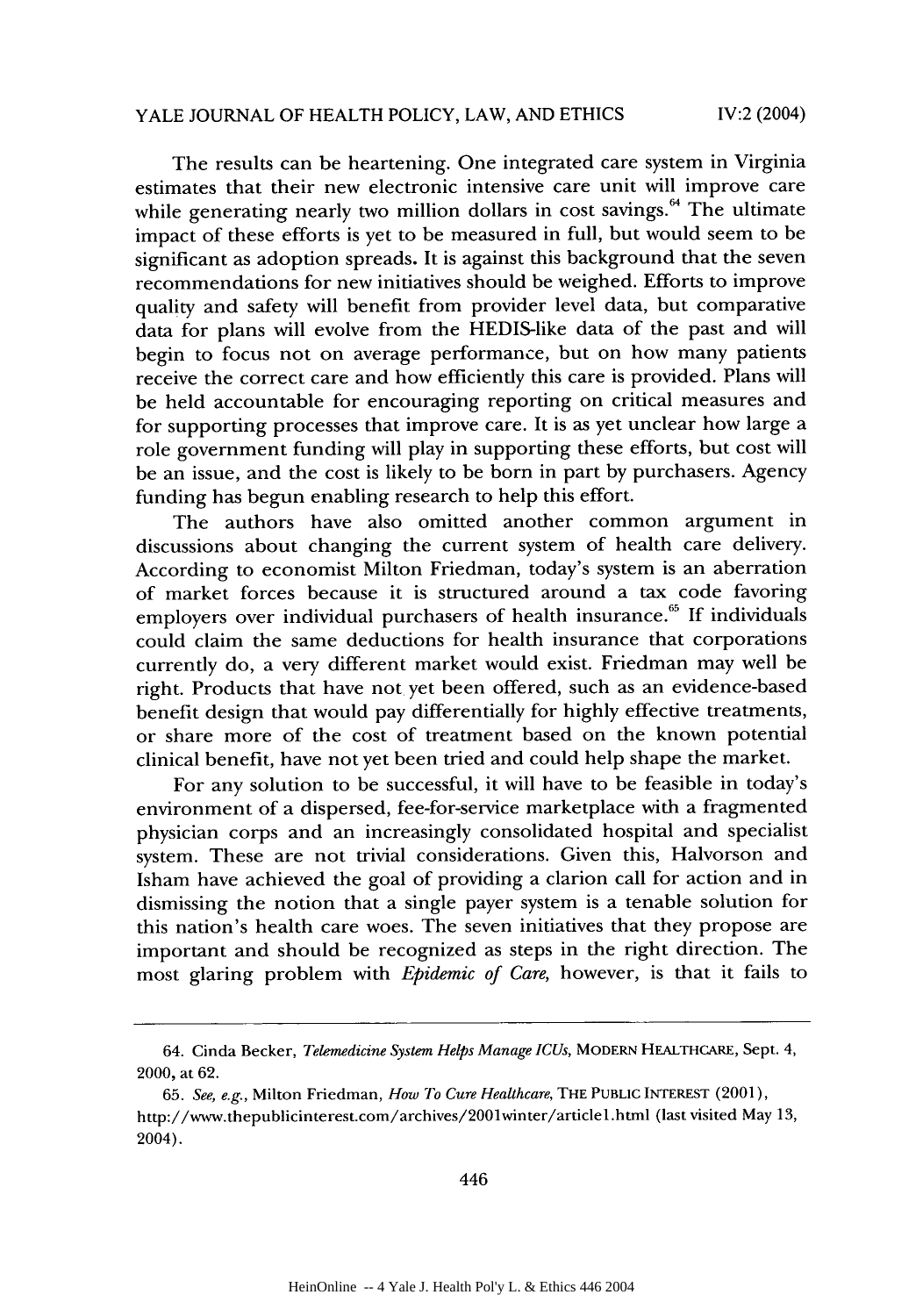recognize something that is of critical importance in assessing the feasibility and effectiveness of suggested reforms in the United States: The market matters. Had they recognized that fact and modified their recommendations accordingly, their call to action could have been much more; indeed, it could have served as a roadmap to implementation and, ultimately, to change.